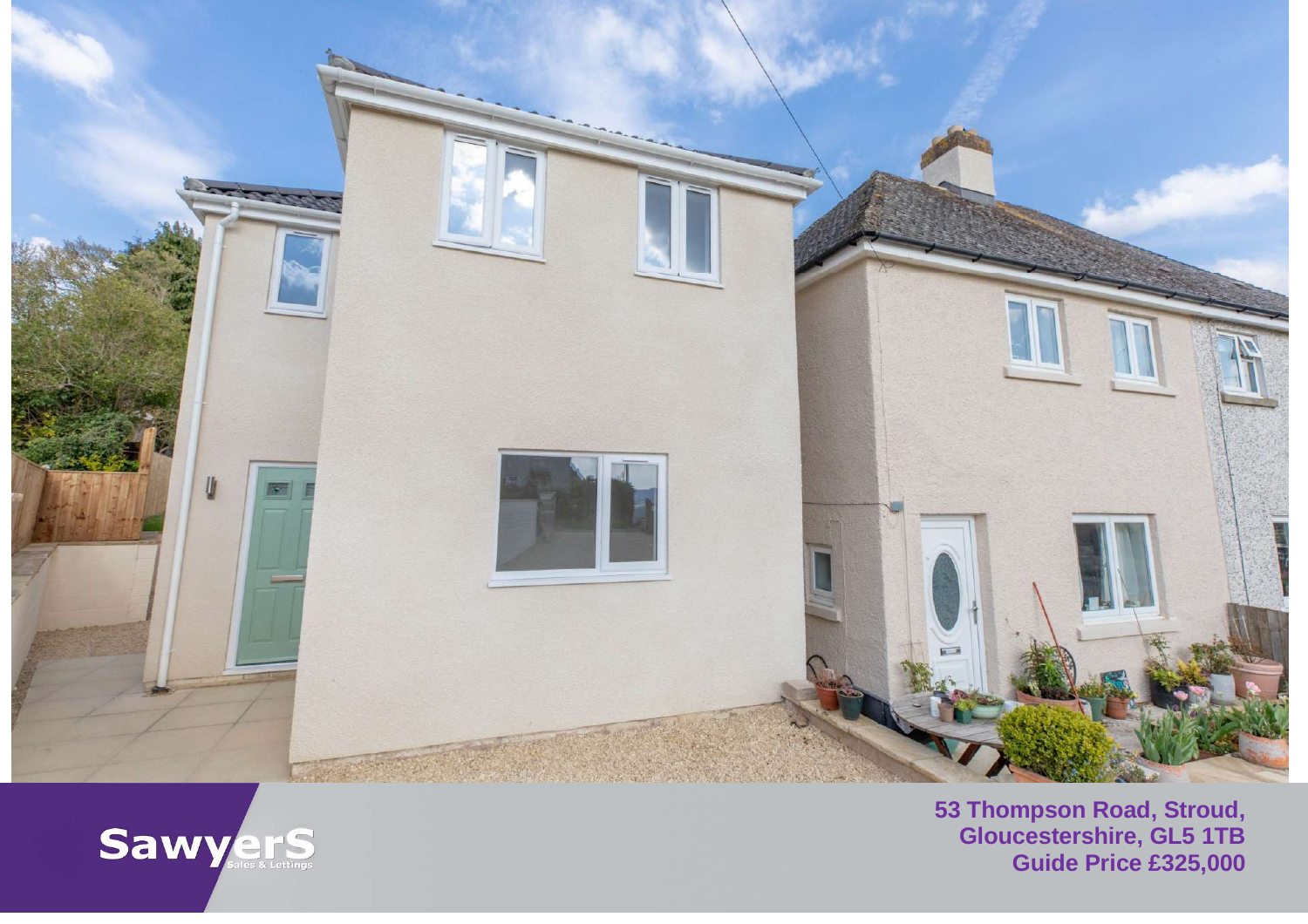# **53 Thompson Road, Stroud, Gloucestershire, GL5 1TB**

# **A newly constructed (2022) light and airy three bedroom detached home. Benefits include stylish kitchen with integrated appliances, modern bathroom, double glazing, new carpets and gas central heating. Outside you will find the off road parking and generous enclosed landscaped garden. No Chain.**

**Sawyers Estate Agents** are pleased to bring to the market this newly constructed (2022), light and airy three bedroom detached home situated in Uplands. The accommodation briefly consists; Entrance hall, cloakroom, living room and stylish kitchen/dining room with integrated appliances whilst upstairs on the first floor you will find the three bedrooms and bathroom. Benefits include double glazing and gas central heating. Outside to the front is mainly laid to gravel providing off road parking. Side access leads to the generous enclosed rear garden which is mainly laid to patio and raised lawn area. Internal viewing highly recommended to appreciate all on offer! The property also comes with a 10 Year Warranty. No Chain.

#### **Draft Details**

**Amenities: -** Within Uplands there is a local shop within Folly Lane, Post Office in Springfield Road, popular Primary School and open fields off Slad Road. Stroud town centre is less than a mile away. Stroud is one of Gloucestershire`s most popular market towns, situated at the convergence of the five valleys amongst the famous Cotswold countryside. A blend of rich industrial heritage and contemporary amenities. A bustling street market together with town centre shopping, pubs, restaurants and bistros. There are first class schools catering for all grades and age groups. Good access to the M5 Motorway brings the larger cities of Gloucester, Cheltenham and Bristol within easy commuting distance.

#### **Entrance Hall**

Composite door to front, double glazed window to side, stairs to first floor and radiator.

#### **Cloakroom**

Double glazed window to side, extractor, pedestal wash hand basin with tiled splash back, low level WC and radiator.

## **Sitting Room 3.36m (11'0") x 3.32m (10'11")**

Double glazed window to front, radiator and television point.

#### **Kitchen/Dining Room 4.96m (16'3") x 3.52m (11'7")**

Double glazed window to rear, double glazed French doors to rear with double glazed side panels. Stylish range of fitted wall and base units complemented with roll edged work surfaces, stainless steel one and a quarter sink unit with drainer and mixer tap, tiled splash backs, built in electric hob with filter hood over and oven under, built in dishwasher and integrated washing machine. Under stairs cupboard and radiator.

#### **First Floor**

**Landing** Double glazed window to side and access to loft.

**Bedroom One 3.31m (10'10") x 2.41m (7'11")** Double glazed window to front and radiator.

**Bedroom Two 3.58m (11'9") x 2.63m (8'8")** Double glazed window to rear and radiator.

**Bedroom Three 2.86m (9'5") x 2.22m (7'3")** Double glazed window to rear and radiator.

#### **Bathroom**

Extractor and LED down lighting. Obscure double glazed window to front, suite comprises; Bath with shower attachment, low level WC and pedestal wash hand basin. Part tiled walls and chrome heated towel rail.

## **Outside**

## **Front**

Gravel drive providing off road parking. Paved side access to rear.

## **Rear**

Generous and enclosed landscaped garden being mainly laid to patio and raised lawn area. Small mature trees.

#### **Agents Note**

Please note that the initial part of the driveway is shared with the neighbouring property.

(The above details should be checked by your legal advisor)

## **Selling Agent**

Sawyers Estate Agents 17 George Street **Stroud** Gloucestershire GL5 3DP

01453 751647 [info@sawyersestateagents.co.uk](mailto:info@sawyersestateagents.co.uk)

**Local Authority** Stroud District Council - Not Banded

#### **Directions** For SAT NAV use: GL5 1TB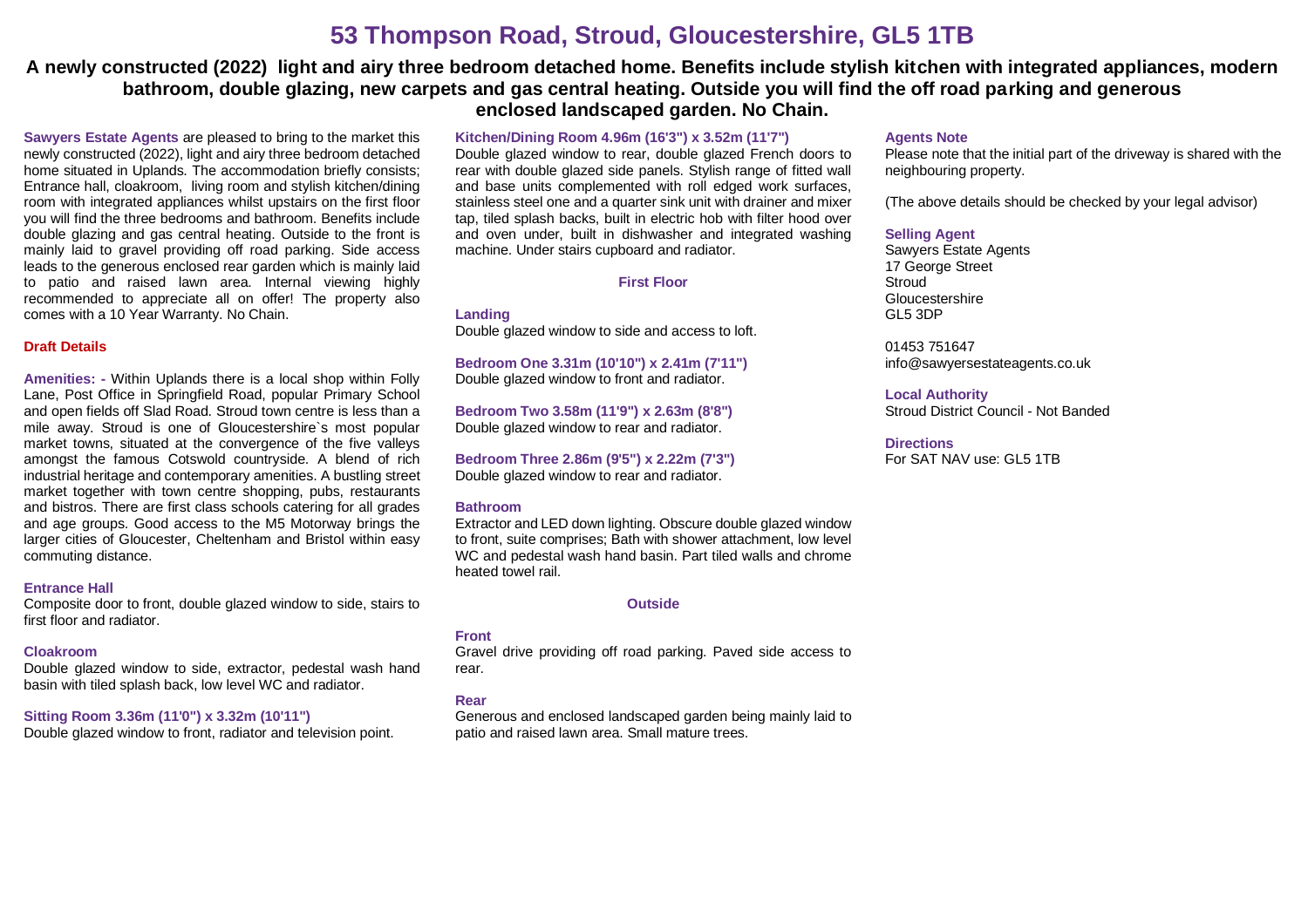# Approximate Area =  $72.1$  sq m / 776 sq ft Including Limited Use Area (1 sq m / 11 sq ft)





Surveyed and drawn in accordance with the International Property Measurement Standards (IPMS 2: Residential) fourwalls-group.com 298375

DISCLAIMER: These particulars, whilst believed to be accurate, are set out as a general outline only for guidance and do not constitute any part of an offer or contract. Intending purchasers should not rely on them as stat of representation of fact, but must satisfy themselves by inspection or otherwise as to their accuracy. No person in this firm's employment has the authority to make or give any representation or warranty in respect to this property. We have not carried out a detailed survey nor tested the services, appliances, and specific fittings. All measurements and distances are approximate only. Room sizes should not be relied upon for carpets and furnishings. References to the tenure of the property are based on information supplied by the seller. The agent has not had sight of the title documents and a buyer is advised to obtain verification from their solicitor. is at risk if you do not keep up repayments on a mortgage or other loan secured on it. Floor plans are not to scale. Sawyers Estate Agents/Fine and Country cannot be responsible for any inaccuracy.